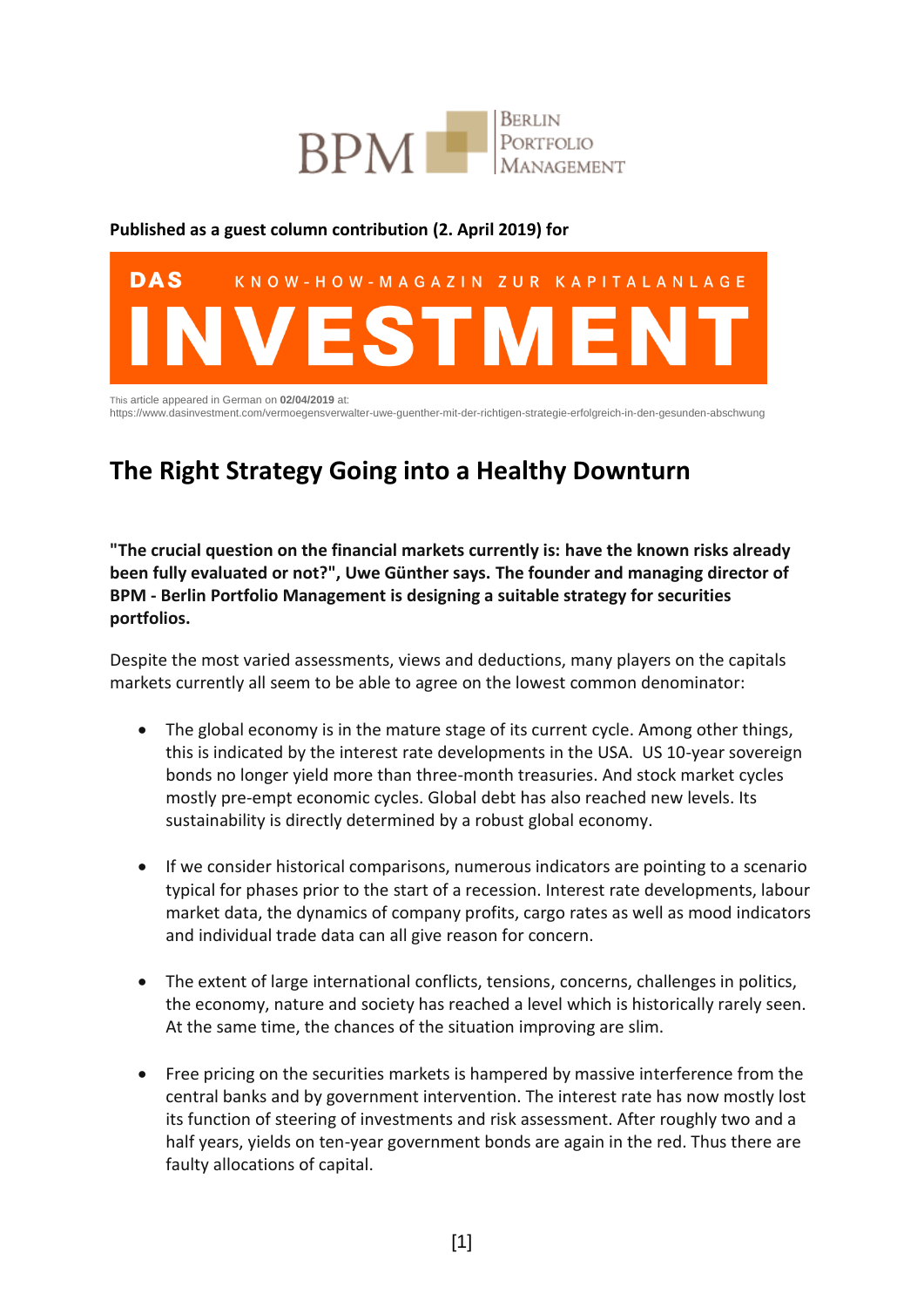Technical analysts hardly have anything to cheer about. In the last months worrying structures have been forming in many leading indices. At the same time, last year international central banks bought more physical gold than at any time in the last 50 years.

## **Two Basic Ways of Thinking and Acting**

Based on these assessments, two basic ways of thinking and acting can be observed:

**One:** *"This is all familiar and included in the price of securities. So even partial solutions to problems - e.g., an amicable trade agreement between the USA and China - can invigorate markets considerably. The current uncertainty and lack of enthusiasm offer opportunities. Low interest rates are still the motor for share price gains."*

**Or two:** *"Global problems have not been adequately calculated into the price of securities. States and central banks are also preventing this, so as not to let the unproductive debt mountain and the illusion of prosperity collapse, and with it consumption and social tranquillity. The low interest rates anticipate weak growth rates in the years to come."*

The second way of thinking clearly poses the greater challenge for structuring a portfolio. Because, if this assessment is accurate, countless securities accounts with a balanced structure belonging to investors with a mid-level risk tolerance would be in drastic need of modification. Here are a few suggestions based on a funds-based securities account:

**Classic Shares:** Reduction of the equity proportion to around 20 percent. The focus here should be on solutions with proven success in falling markets, with strong track record and market quality, low level of debt and active management.

**Alternative Shares**: Increase of up to 20 percent of the total portfolio. Substantial potential for diversification and yield is recommended here. Excellent times should lie ahead for flexible management and premium strategies from proven experts.

**Traditional Bonds:** Up to 30 percent of the total quota. Quality titles from corporates – and, yes, – government bonds from some big players are THE choice Today. Weak corporate, so called high-yield or junk bonds are "out". After overweighting, the bonds of emerging markets are currently to be weighted neutrally.

**Alternative Bonds:** In future the portfolio will only bear a proportion of up to 15 percent here. Investors will strike it lucky on the market with top level providers. Whoever identifies the fund managers who know how to play all the tricks and performance drivers like a master will still be one of the winners.

**Precious Metals**: Around 10 percent in gold - understood as a currency item and diversifier and if necessary a small amount of silver are still a must. This item can be supplemented by a precious metal mining fund of up to 5 percent, according to appetite for risks. Investing in small to medium-sized mining companies and exploration professionals in politically stable regions is clearly to be preferred here.